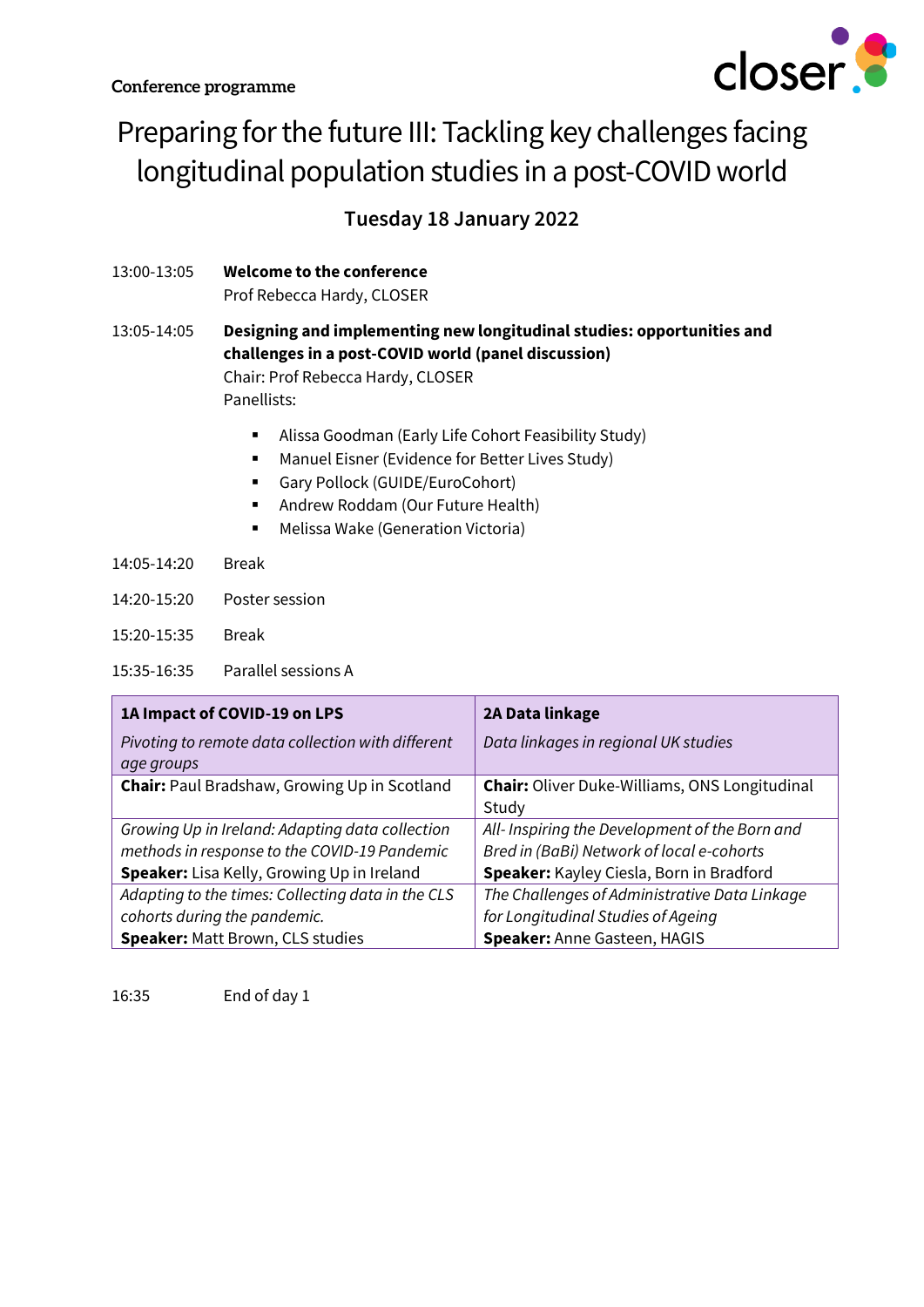

## Preparing for the future III: Tackling key challenges facing longitudinal population studies in a post-COVID world

### **Wednesday 19 January 2022**

### 13:00-14:00 **Mobilising longitudinal population study data and research in the policy landscape (panel discussion)**

Chair: Grant Hill-Cawthorne (House of Commons) Panellists:

- Rob Davies (CLOSER & House of Commons Scrutiny Unit)
- Faten Hussein (House of Commons Scrutiny Unit)
- Tristan Stubbs (House of Lords Committee Office)
- 14:00-14:15 Break
- 14:15-15:15 Networking tables/match roulette
- 15:15-15:30 Break
- 15:30-16:30 Parallel sessions B

| 1B New forms of data<br>collection                                                                                                                                                    | 2B The impact of COVID-19 on<br><b>LPS</b>                                                              | <b>3B Participant and public</b><br>engagement                                                       |
|---------------------------------------------------------------------------------------------------------------------------------------------------------------------------------------|---------------------------------------------------------------------------------------------------------|------------------------------------------------------------------------------------------------------|
| Using innovative technology                                                                                                                                                           | Remote collection of bio samples                                                                        | Creative strategies to<br>participant engagement                                                     |
| <b>Chair: David Porteous,</b><br><b>Generation Scotland</b>                                                                                                                           | <b>Chair:</b> Elaine Dennison,<br>Hertfordshire Cohort Study                                            | <b>Chair: Mel Lewcock, Avon</b><br>Longitudinal Study of Parents<br>and Children                     |
| SMS surveys in the Global South:<br>Insights from field studies in<br>Tanzania                                                                                                        | COVID-19 antibody testing in<br>longitudinal population studies                                         | Involving young people in<br>research during the COVID-19<br>pandemic: The BRIGHTLIGHT<br>experience |
| Speaker: Johanna Choumert-<br>Nkolo, EDI Global                                                                                                                                       | Speaker: Andrew Wong, COVID-<br>19 Longitudinal Health and<br><b>Wellbeing National Core Study</b>      | Speaker: Lorna Fern,<br><b>BRIGHTLIGHT</b>                                                           |
| "We hope to visit you again<br>soon": Updating location<br>information from participants of<br>a longitudinal study during<br>COVID-19 in four Low-Middle-<br><b>Income-Countries</b> | Twinduction: baseline sample<br>and data collection for newly<br>registered twin research<br>volunteers | COVID-19-safe public<br>engagement                                                                   |
| <b>Speaker: Maria De Los Angeles</b><br>Molina, Young Lives                                                                                                                           | Speaker: Taha Bhatti, TwinsUK                                                                           | Speaker: Clare Dolan,<br><b>Generation Scotland</b>                                                  |

16:30 End of day 2